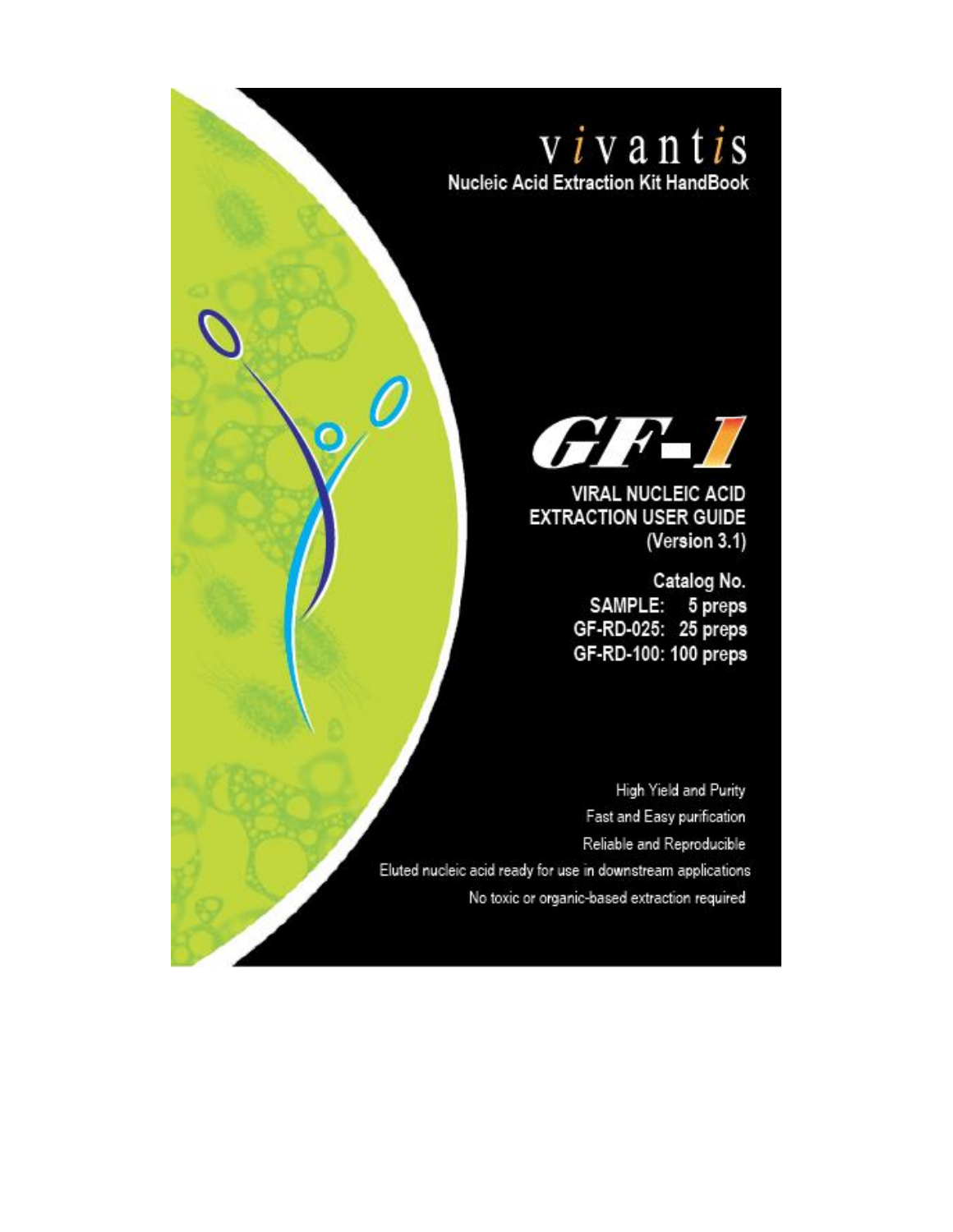#### **Introduction**

The **GF-1 Viral Nucleic Acid Extraction Kit** is designed for rapid and efficient purification of viral DNA/RNA from samples such as serum, plasma, body fluid or virus-infected cell culture supernatant. The purification is based on the usage of denaturing agents to provide efficient viral lysis, denaturation of proteins and subsequent release of DNA or RNA. Special buffers provided in the kit are optimized to enhance the binding of DNA or RNA onto a specially-treated glass filter membrane for efficient recovery of highly pure DNA or RNA.

| Product<br>Catalog No.       | 5 Preps<br><b>SAMPLE</b> | 25 Preps<br><b>GF-RD-025</b> | 50 Preps<br><b>GF-RD-050</b> | 100 Preps<br><b>GF-RD-100</b> |
|------------------------------|--------------------------|------------------------------|------------------------------|-------------------------------|
| <b>Components</b>            |                          |                              |                              |                               |
| GF-1 columns                 | 5                        | 25                           | 50                           | 100                           |
| Collection tubes             | 5                        | 25                           | 50                           | 100                           |
| <b>Buffer VL</b>             | 1.5ml                    | 6ml                          | 12ml                         | 24ml                          |
| Wash Buffer 1 (concentrate)* | 1.5ml                    | 7ml                          | 14ml                         | 28ml                          |
| Wash Buffer 2 (concentrate)* | 1.7ml                    | 9ml                          | 17ml                         | 36ml                          |
| Carrier RNA*                 | 0.3mg                    | 0.5mg                        | 1mg                          | 2 X 1 mg                      |
| <b>Elution Buffer</b>        | 1.5ml                    | $2 \times 1.5$ ml            | 8ml                          | 20ml                          |
| Proteinase K*                | 0.26ml                   | 1.3ml                        | $2 X 1.3$ ml                 | 3 X1.7ml                      |
| Handbook                     |                          |                              |                              |                               |

#### **Kit components**

**\*** Please refer to **Reconstitution of Solutions** and **Storage and Stability.**

The **GF-1 Viral Nucleic Acid Extraction Kit** is available as 25, 50 and 100 purifications per kit.

The reagents and materials provided with the kit are for research purposes only.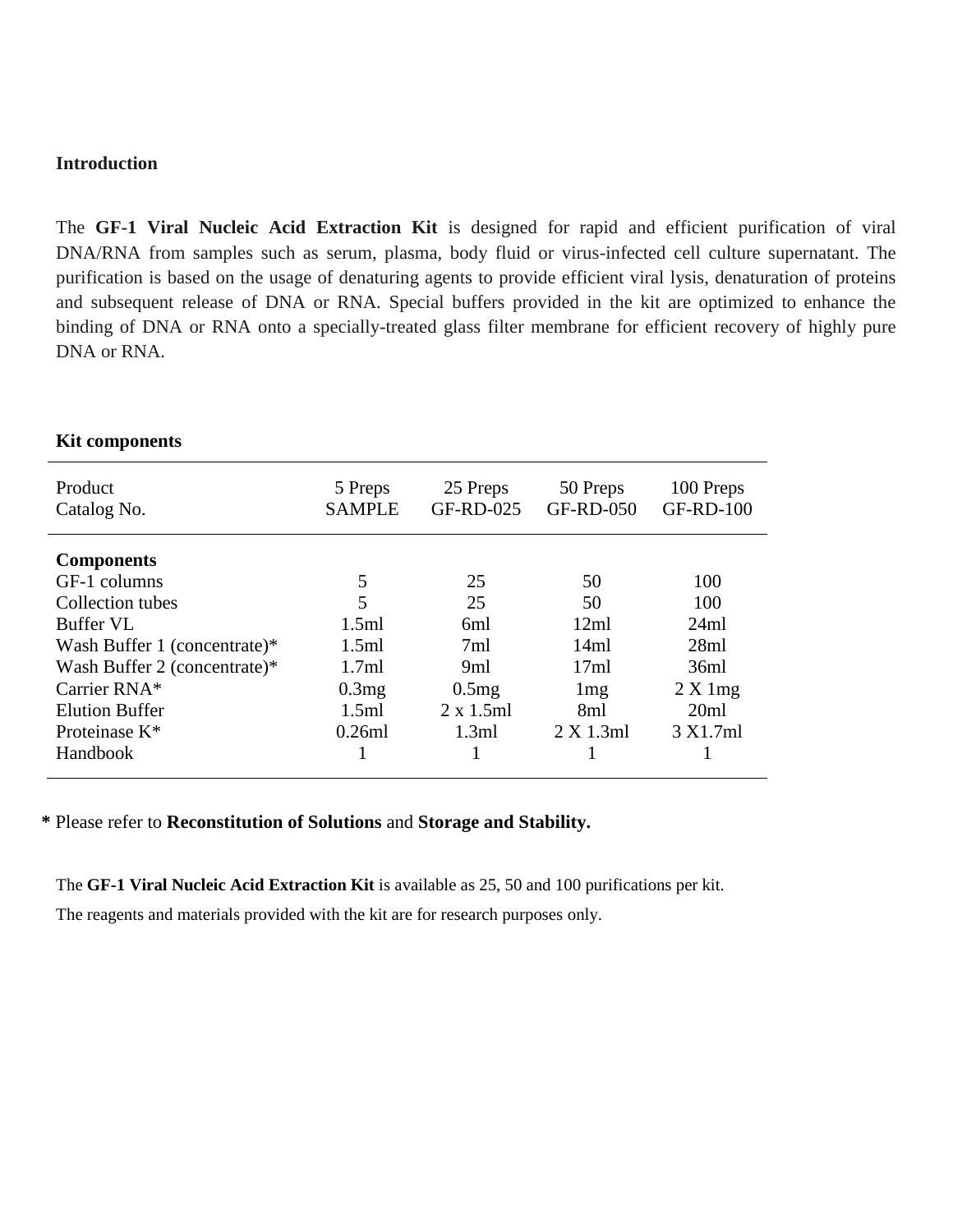### **Additional Materials to be Supplied by User**

Absolute Ethanol (>95%)

### **Reconstitution of Solutions**

The bottle labeled **Wash Buffer 1** and **Wash Buffer 2** contain concentrated buffer which must be diluted with absolute ethanol (>95%) before use.

## For **SAMPLE (5 preps),**

Add **1.5ml** of absolute ethanol into the bottle labeled **Wash Buffer 1**.

Add **4ml** of absolute ethanol into the bottle labeled **Wash Buffer 2**.

Add **0.3ml** of **Elution Buffer** into the vial of **Carrier RNA** and mix well, prepare in 15µl aliquots to avoid repeated freeze-thaw cycles. Store at -20°C.

## For **GF-RD-025 (25 preps),**

Add **7ml** of absolute ethanol into the bottle labeled **Wash Buffer 1**.

Add **21ml** of absolute ethanol into the bottle labeled **Wash Buffer 2**.

Add **0.5ml** of **Elution Buffer** into the vial of **Carrier RNA** and mix well, prepare in 15µl aliquots to avoid repeated freeze-thaw cycles. Store at -20°C.

## For **GF-RD-050 (50 preps),**

Add **14ml** of absolute ethanol into the bottle labeled **Wash Buffer 1**.

Add **40ml** of absolute ethanol into the bottle labeled **Wash Buffer 2**.

Add **1ml** of **Elution Buffer** into the vial of **Carrier RNA** and mix well, prepare in 15µl aliquots to avoid repeated freeze-thaw cycles. Store at -20°C.

### For **GF-RD-100 (100 preps),**

Add **28ml** of absolute ethanol into the bottle labeled **Wash Buffer 1**.

Add **84ml** of absolute ethanol into the bottle labeled **Wash Buffer 2**.

Add **1ml** of **Elution Buffer** into the vial of **Carrier RNA** and mix well, prepare in 15µl aliquots to avoid repeated freeze-thaw cycles. Store at -20°C.

Store **Wash Buffer** at room temperature with bottle capped tight after use.

# **Storage and Stability**

Store all solution at 20°C-30°C.

**Proteinase K** and **Carrier RNA** are stable for up to 1 year after delivery when stored at room temperature or 4°C. To prolong the lifetime of Proteinase K and carrier RNA, storage at -20°C is recommended. **Carrier RNA solution** (after being reconstituted) can only be thawed not more than once.

Kit components are guaranteed to be stable for 18 months from the date of manufacture. **Buffer VL** and **Wash Buffer 1** may exhibit salt precipitation due to cold temperature. If this occurs, simply warm the bottle at 55<sup>°</sup>C -65°C with occasional mixing until completely dissolved.

Any remaining **Buffer VL** which contains **Carrier RNA** can only be stored at 4°C for not more than one week.

# **Chemical Hazard**

**Buffer VL** and **Wash Buffer 1** contain guanidine salts which can be harmful when in contact with skin or swallowed. Always wear gloves and practice standard safety precautions. Do NOT disinfect guanidine or extraction waste in solutions containing bleach or any form of acid. To clean any items contaminated with the reagent, simply soak in detergent and water to remove all traces of guanidine before cleaning with bleach or acidic solutions.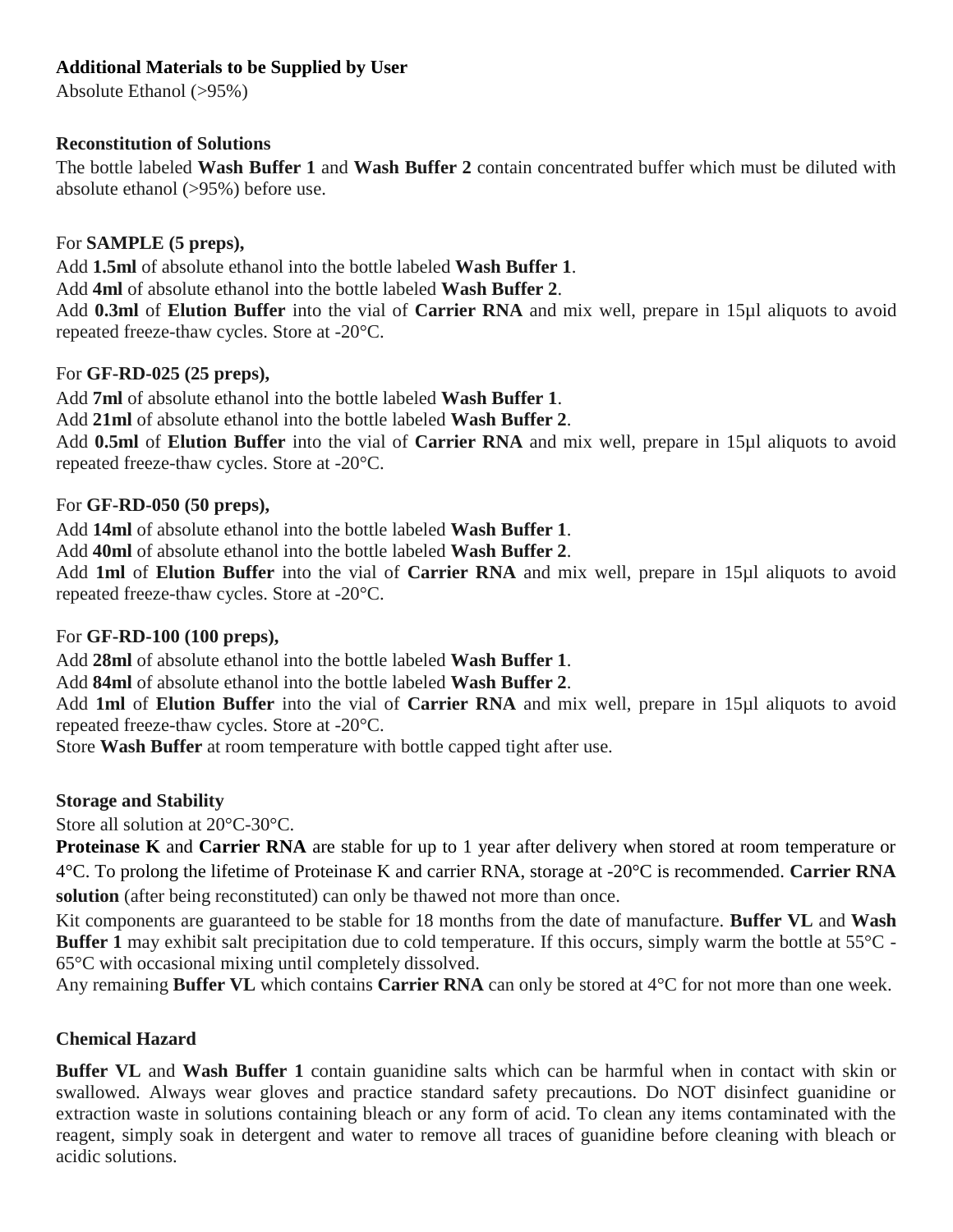#### **Procedures**

### **Reminder**

- All steps are to be carried out at room temperature unless stated otherwise.
- **Wash Buffer 1** and **Wash Buffer 2** (concentrate) have to be diluted with absolute ethanol before use. Please refer to **Reconstitution of Solutions**.
- If precipitation forms in **Buffer VL**, incubate at 55°C 65°C with occasional mixing until completely dissolved.
- Pre-set waterbath to 65<sup>o</sup>C.
- Prepare **Buffer VL** with **Carrier RNA** by adding 15µl of **Carrier RNA** into 200µl of **Buffer VL** per sample.

## **1. Sample lysis**

Add 50µl of **Proteinase K** into 200µl of sample and mix thoroughly. Add 215µl of **Buffer VL** (containing **Carrier RNA**) and mix homogeneously by pulsed-vortexing. Incubate at 65<sup>o</sup>C for 10 min.

## **2. Addition of ethanol**

Add 280 $\mu$ l of absolute ethanol. Mix immediately and thoroughly. *Mix immediately to prevent any uneven precipitation of nucleic acid due to high local ethanol concentrations.*

# **3. Loading to column**

Transfer the sample into a column assembled in the collection tube (provided). Centrifuge at 5,000 x *g* for 1 min. Discard flow through.

# **4. Column washing 1**

Wash the column with 500<sub>k</sub>l **Wash Buffer 1** and centrifuge at 5,000 x *g* for 1 min. Discard flow through. *Ensure that ethanol has been added into the Wash Buffer 1 before use (refer to Reconstitution of Solutions).*

# **5. Column washing 2**

Wash the column with 500<sub>k</sub>l Wash Buffer 2 and centrifuge at 5,000 x *g* for 1 min. Discard flow through. Wash column again with 500µl **Wash Buffer 2** and centrifuge at maximum speed for 3 min.

*Ensure that ethanol has been added into the Wash Buffer 2 before use (refer to Reconstitution of Solutions). Perform centrifugation for 3 min to remove ethanol completely.*

# **6. DNA elution**

Place the column into a clean microcentrifuge tube. Add 30-50µl of **Elution Buffer** or nuclease free water directly onto column membrane and stand for 2 min. Centrifuge at 5,000 x *g* for 1 min to elute DNA/RNA. *Ensure that the Elution Buffer is dispensed directly onto the center of the membrane for complete elution. Store DNA at 4°C to -20°C or RNA at -20°C to -80°C.*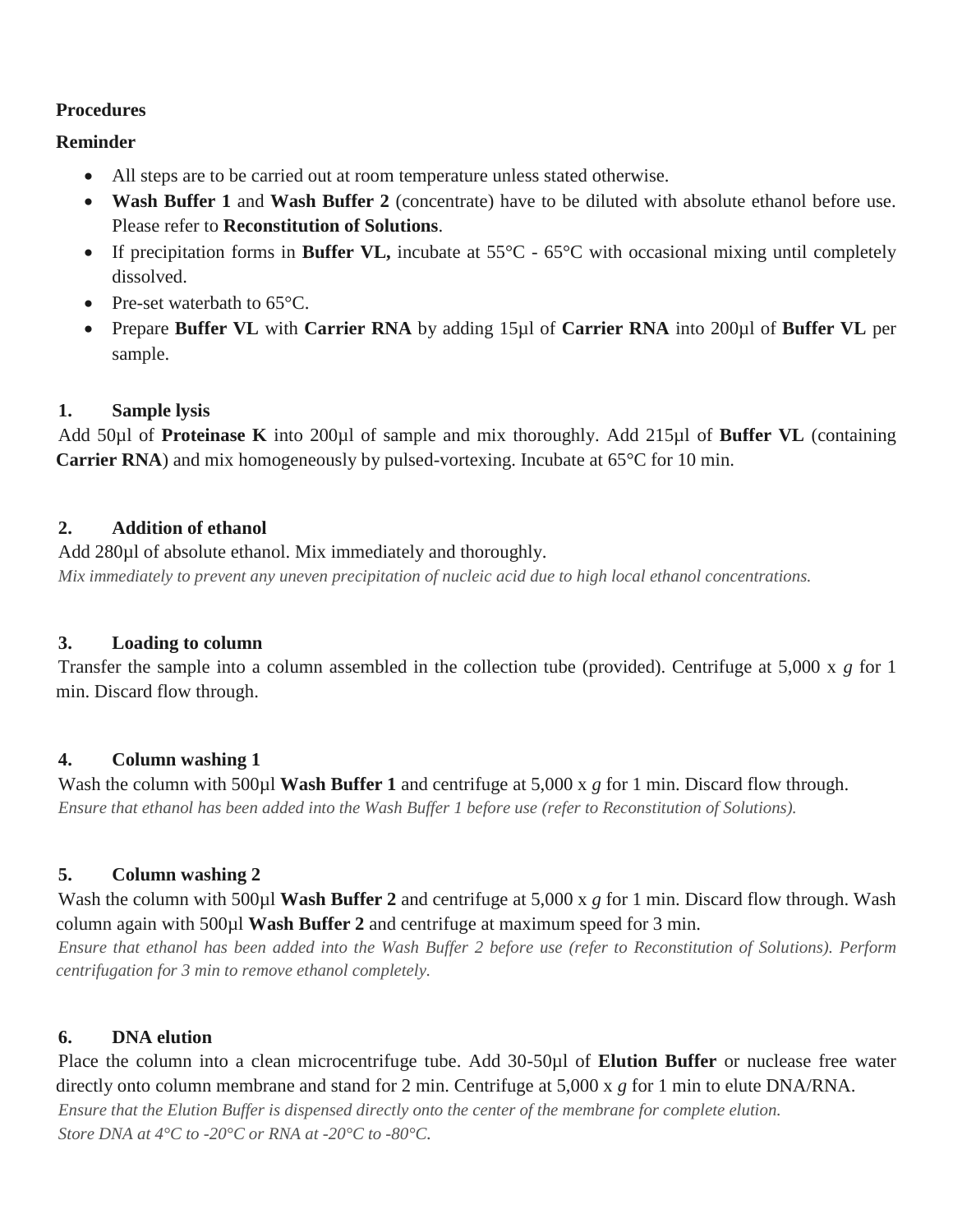## **Troubleshooting**

Please note that by not adhering to the recommended protocols, unsatisfactory results related to yield and quality of the RNA may occur. If problems arise, please refer to the following:

| Problem           | <b>Possibility</b>                                                     | <b>Suggestions</b>                                                                                                                                              |
|-------------------|------------------------------------------------------------------------|-----------------------------------------------------------------------------------------------------------------------------------------------------------------|
| Low DNA/RNA yield | Samples not fresh or not<br>properly stored                            | Sample can only be thawed not<br>more than once.                                                                                                                |
|                   | <b>Carrier RNA</b> is not added<br>to Buffer VL                        | Prepare Buffer VL with<br><b>Carrier RNA</b> as described in<br>the procedures page.                                                                            |
|                   | Low quality of <b>Carrier</b><br><b>RNA</b>                            | <b>Ensure that the Carrier RNA is</b><br>aliquoted and can only be<br>thawed not more than once.<br>Please refer to page 3 for the<br>"Storage and<br>Stability |
|                   |                                                                        | Ensure that any precipitate<br>formed in <b>Buffer VL</b> is<br>completely dissolved.                                                                           |
|                   | Inefficient nuclease<br>inhibition during sample<br>lysis step         | Ensure that <b>Buffer VL</b> is mixed<br>homogeneously with the mixture<br>of sample and Proteinase K.                                                          |
|                   | Ethanol is not added after<br>sample lysis                             | Repeat purification with new<br>sample.                                                                                                                         |
|                   | Wash Buffer 1 and Wash<br><b>Buffer 2</b> are reconstituted<br>wrongly | Please refer to 'Reconstitution<br>of Solutions". Repeat<br>purification with new sample.                                                                       |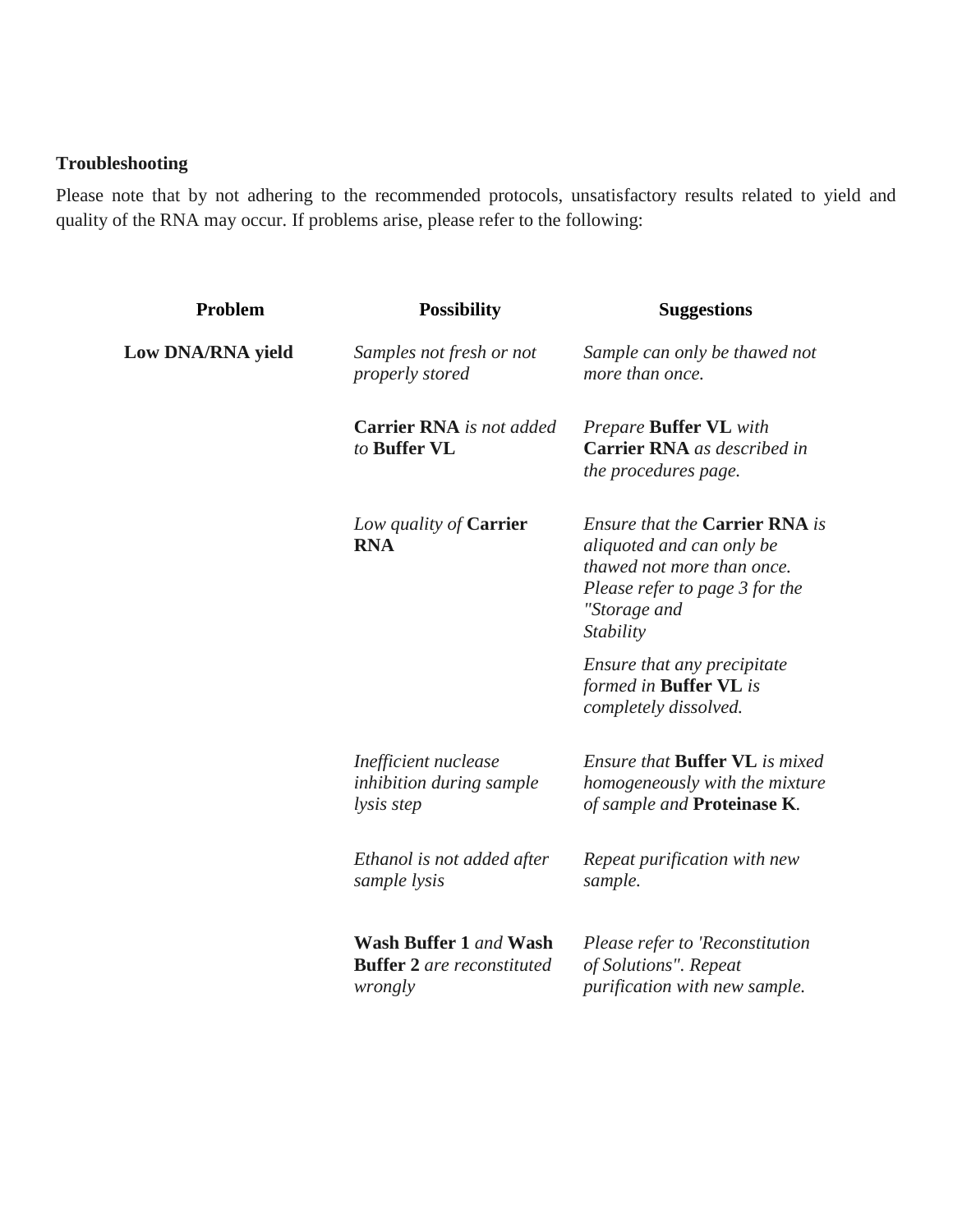| Problem                                                             | <b>Possibility</b>                                             | <b>Suggestions</b>                                                                                               |
|---------------------------------------------------------------------|----------------------------------------------------------------|------------------------------------------------------------------------------------------------------------------|
|                                                                     | Column is not dried before<br>addition of Elution Buffer       | Ensure that column is spun<br>dried at maximum speed for 3<br>minutes after addition of Wash<br><b>Buffer 2.</b> |
| Poor performance<br>of eluted DNA/RNA in<br>downstream applications | RNA degraded                                                   | Process sample immediately or<br>if sample is stored for later use,<br>ensure that sample is thawed on<br>ice    |
|                                                                     |                                                                | Use disposable plasticware and<br><i>pipette tips</i>                                                            |
|                                                                     |                                                                | Ensure that the purification is<br>performed in an RNase-free<br>environment.                                    |
|                                                                     | <b>Eluted DNA/RNA</b> contains<br>traces of ethanol            | Ensure that the Column drying<br>step is carried out prior to<br>elution.                                        |
|                                                                     | Low concentration of eluted<br><b>DNA/RNA</b>                  | Reduce the amount of <b>Elution</b><br><b>Buffer</b> but not less than 30µl                                      |
|                                                                     | The amount of added<br><b>Carrier RNA</b> is in<br>appropriate | User may optimize the amount<br>of Carrier RNA to be added                                                       |